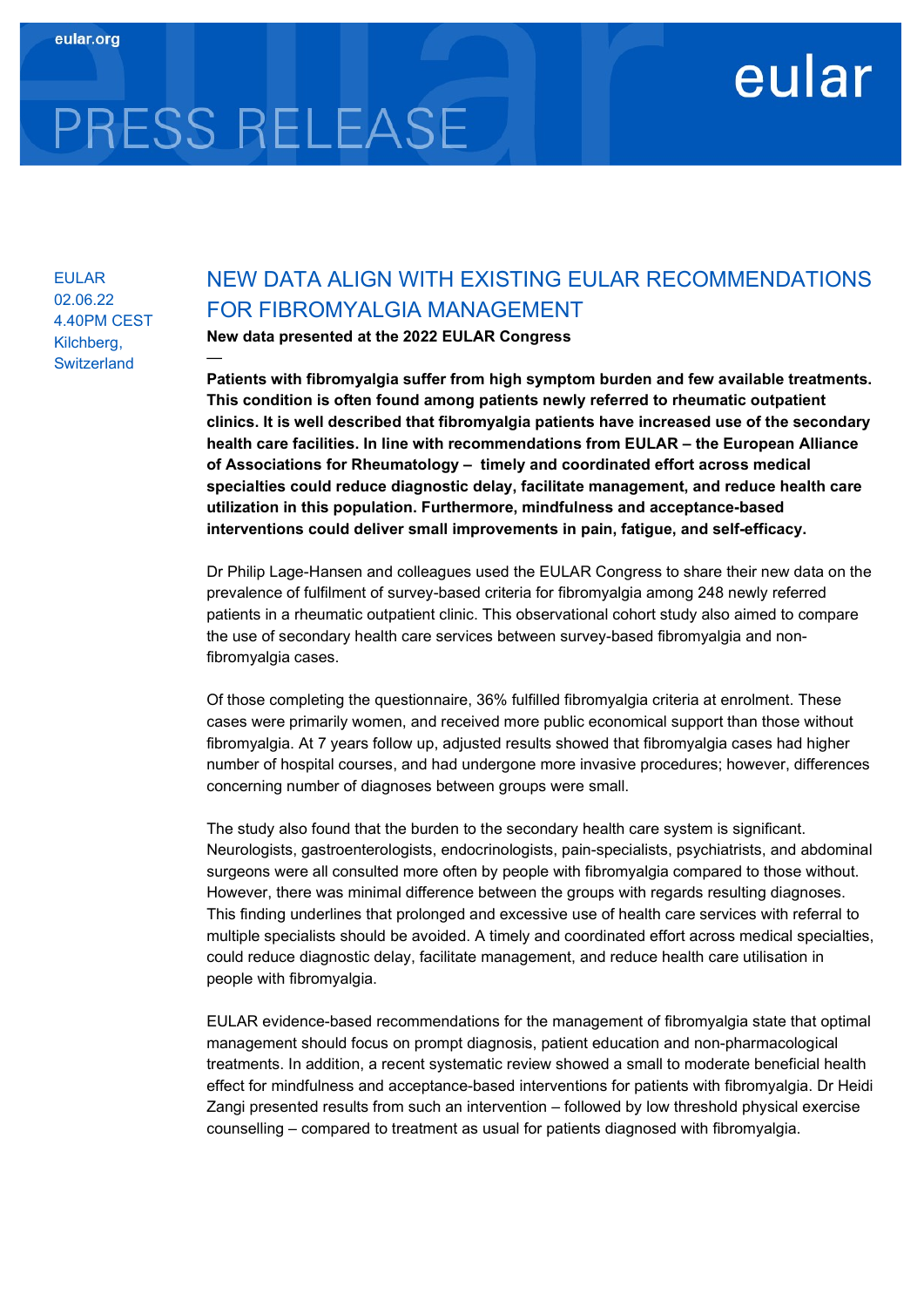Overall, 56.5% of those randomized to the intervention group responded to the questionnaires; of these, only 15% reported clinically relevant improvement. However, there were small improvements evident in pain, fatigue, and self-efficacy for physical activity.

The improvement seen in patients' tendency to be mindful at 12 months was sustained, although only 58% were in paid work compared to 70% at baseline. Although patients still reported high symptom burden and no improvement in their health status, there was no worsening of symptoms, which might have been the case without any intervention.

#### Source

Lage-Hansen P, et al. Prevalence of Survey-based Criteria for Fibromyalgia and Impact on Hospital Burden: A 7 years follow up study from an outpatient Clinic. Presented at EULAR 2022; abstract OP0195.

Zangi H, et al. High symptom burden and limited changes in fibromyalgia patients' health status two years after participation in a multicomponent rehabilitation programme. Presented at EULAR 2022; abstract OP0196.

#### About EULAR

EULAR – the European Alliance of Associations for Rheumatology – is the European umbrella organisation representing scientific societies, health professional associations and organisations for people with rheumatic and musculoskeletal diseases (RMDs). EULAR aims to reduce the burden of RMDs on individuals and society and to improve the treatment, prevention and rehabilitation of RMDs. To this end, EULAR fosters excellence in education and research in the field of rheumatology. It promotes the translation of research advances into daily care and fights for the recognition of the needs of people with RMDs by the EU institutions through advocacy action.

#### About the EULAR European Congress of Rheumatology

Since its introduction in 2000, the annual EULAR European Congress of Rheumatology has become the primary platform for exchange of scientific and clinical information in Europe. It is also a renowned forum for interaction between medical doctors, scientists, people with arthritis/rheumatism, health professionals and representatives of the pharmaceutical industry worldwide. The EULAR congress is usually held in June in one of the major cities in Europe.

The scientific programme covers a wide range of topics on clinical innovations, clinical, translational and basic science. Meetings set up by associations of people with arthritis/rheumatism, health professionals and the health care industry complement the programme. The poster sessions, offering lively interaction between presenters and participants, are regarded by many as the heart of the congress.

Over the years, the EULAR Congress has gained a reputation of being a most innovative platform for the practicing physician particularly with respect to the acquisition of information on novel clinical research. The congress attracts more than 18,000 delegates from more than 130 countries.

The aim of the EULAR European Congress of Rheumatology is to provide a forum of the highest standard for scientific, both clinical and basic, educational, and social exchange between